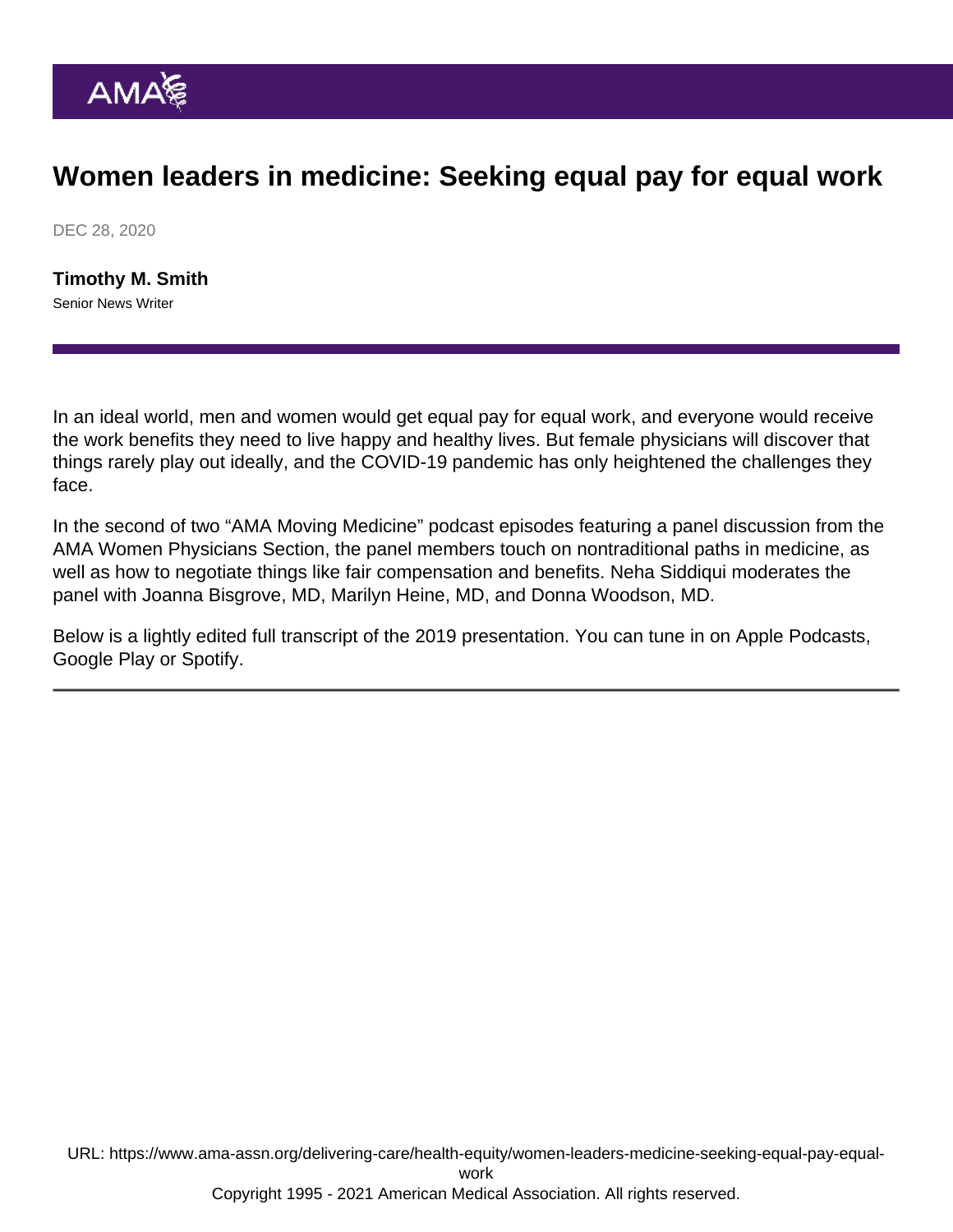URL: [https://www.ama-assn.org/delivering-care/health-equity/women-leaders-medicine-seeking-equal-pay-equal](https://www.ama-assn.org/delivering-care/health-equity/women-leaders-medicine-seeking-equal-pay-equal-work)[work](https://www.ama-assn.org/delivering-care/health-equity/women-leaders-medicine-seeking-equal-pay-equal-work)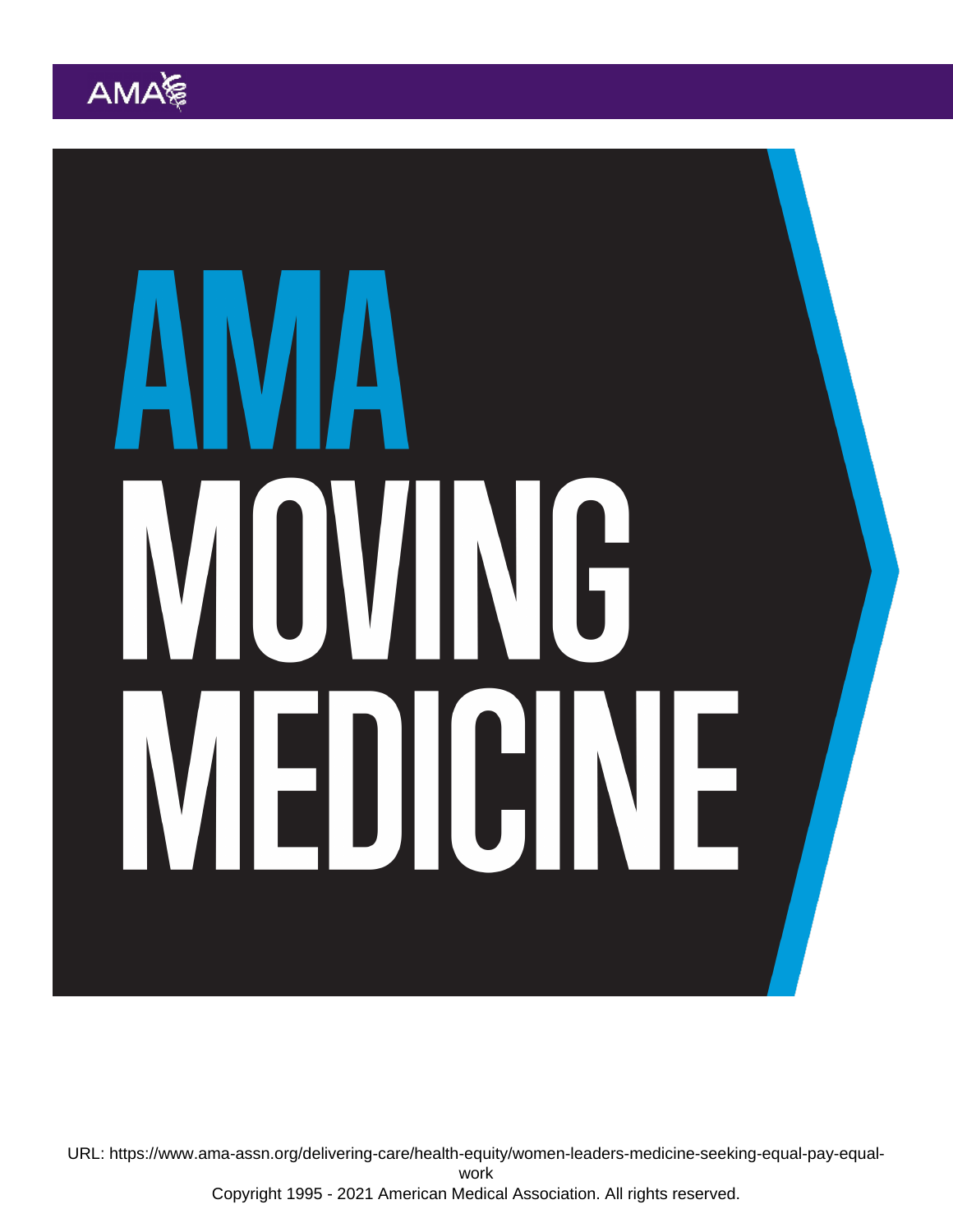AMA Moving Medicine

Women leaders in medicine, part 2

Oct 23, 2019

- **Listen on Simplecast**
- Listen on Apple Podcasts
- **Listen on Spotify**

Siddiqui: Are there any nontraditional routes to medicine that you've taken? Or maybe something unique you've done along your path in medicine? Dr. Woodson, do you want to start with that?

Dr. Woodson : I think mine was nontraditional because there weren't many women. I guess I had a good posse around me that encouraged me to go on. Others have gone very nontraditional. I did go to graduate school, as I said. At University of Oregon Medical School, there were 100 M1s applying and one female. I knew before I even applied that I would have to have some other background than working in graduate school. So, I didn't apply there.

I was moving back here, and this was touted as a community of scholars. That really appealed to me because I remember having some tough teachers for 12 years. It was an all-girl school, and that made it even tougher. When I got that leadership award—I looked back in this little box that was from the nuns, and there was a little cross that said "excellence in leadership"—then I thought I could do it. I also thought I could really do physics, and I would've loved to do engineering, because they're the problem solvers.

Siddiqui: You went from an all-girls school to being one of the few in your medical school class?

Dr. Woodson: Yeah.

Siddiqui: How did you make that transition? Did you even notice it?

Dr. Woodson: Well, I thought it was wonderful. What's not to like about that? And my two kids, interestingly, haven't been raised in a Catholic all-girls school. My two best friends in medical school were two Jewish fellows. We studied together every weekend and they were wonderful. So, it was the opportunity. But here, there's opportunity to meet others from all across the country, and you'd be

URL: [https://www.ama-assn.org/delivering-care/health-equity/women-leaders-medicine-seeking-equal-pay-equal](https://www.ama-assn.org/delivering-care/health-equity/women-leaders-medicine-seeking-equal-pay-equal-work)[work](https://www.ama-assn.org/delivering-care/health-equity/women-leaders-medicine-seeking-equal-pay-equal-work)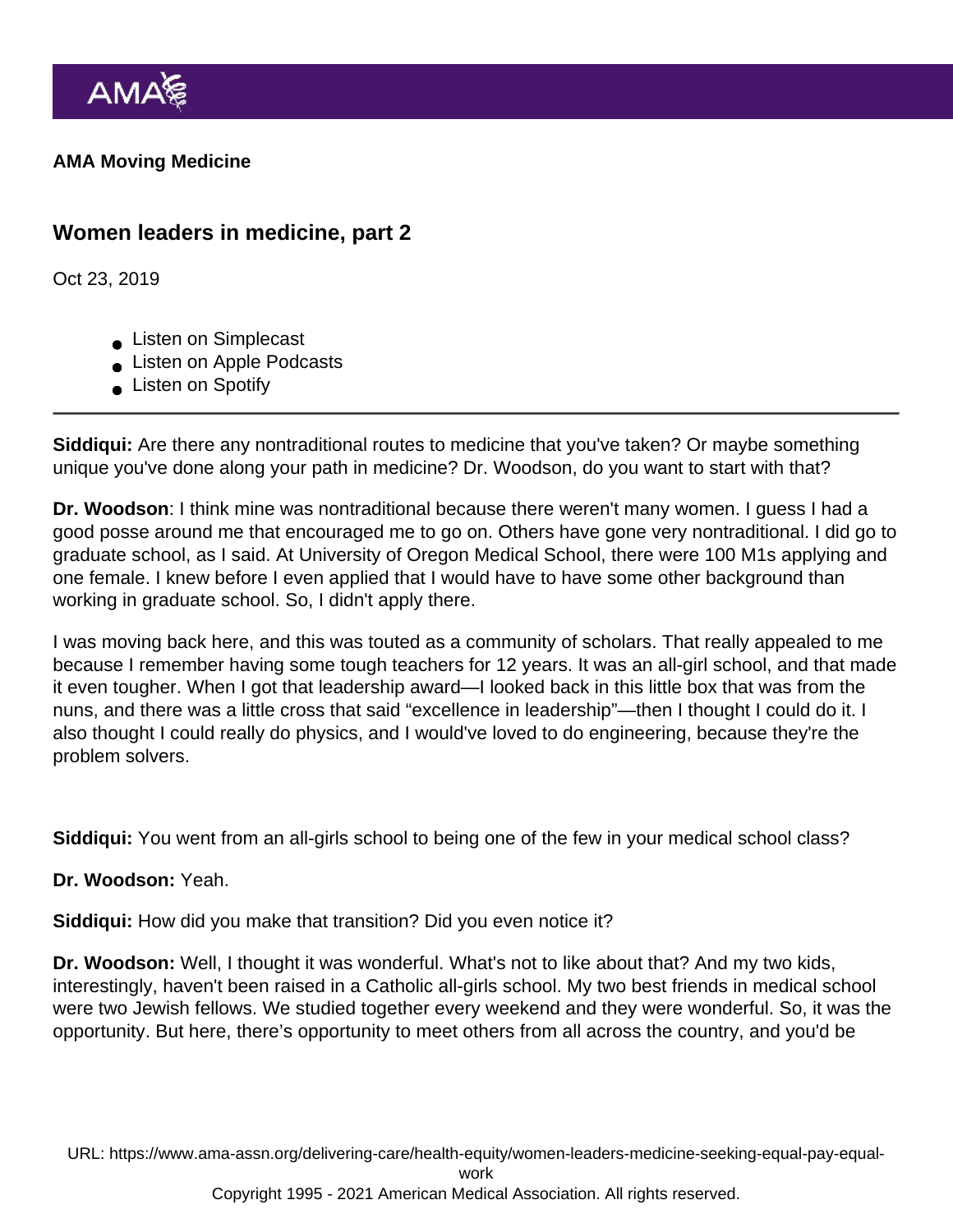amazed. I've seen, over the years, many friendships that have survived and lasted many, many years.

Some of the great names in medicine are here and you can meet them. If I don't know them, but you want to meet them, we'll figure out some way. And you can say, "Remember when I shook your hand? I met you, we were together and blah-blah-blah." That's always a good start to anything. Whenever you can shake someone's hand and have somebody take a picture of that, you're golden.

Dr. Heine: And post it. Post it on social media.

Dr. Woodson: Oh, absolutely. Not my social media, but I give it to some of my friends here. They know how to do that.

Siddiqui: Dr. Bisgrove, do you have any nontraditional routes to medicine that you may have taken? The engineering?

Dr. Bisgrove : Yeah. I think the main thing that was nontraditional for me, at my time, was that there still were not a lot of women in heavy physics science.

By the time I got to medical school, it was half women. There were almost half women at our medical school class at Rush when we graduated in 2003. But Rush really was an early adopter of trying to mix the genders and get a lot of women and make it more gender equal and gender neutral. Rush was very ahead of that.

But most of my fellow classmates did biology. They did more traditional studies. This whole idea of coming from the hard sciences, there was still a lot of block on that. And there still is, to a lot of degree. Women are still very, very much discriminated against in the hard sciences and engineering.

The thing that was fortunate for me is that at my high school ... I happened to have a physics teacher who was part of this advanced program. But he wanted his two daughters to be physics teachers. They became English teachers. So, to make up for that, he was pushing every single woman he could into the hard sciences, and he loved it.

I came in to get my grade, and he would come out and give me a hug. He's like, "You did so great on the test."

I'm like, "Well, what did I get?" But he was really supportive.

It was his idea for me to go to Cornell. I'd never really heard of Cornell, but we were involved in a nationwide supercomputing competition that our school happened to win every year. We had this access to Cornell and he's like, "Go." I applied, and I got in and got a small scholarship. I was like, "Wow."

URL: [https://www.ama-assn.org/delivering-care/health-equity/women-leaders-medicine-seeking-equal-pay-equal-](https://www.ama-assn.org/delivering-care/health-equity/women-leaders-medicine-seeking-equal-pay-equal-work)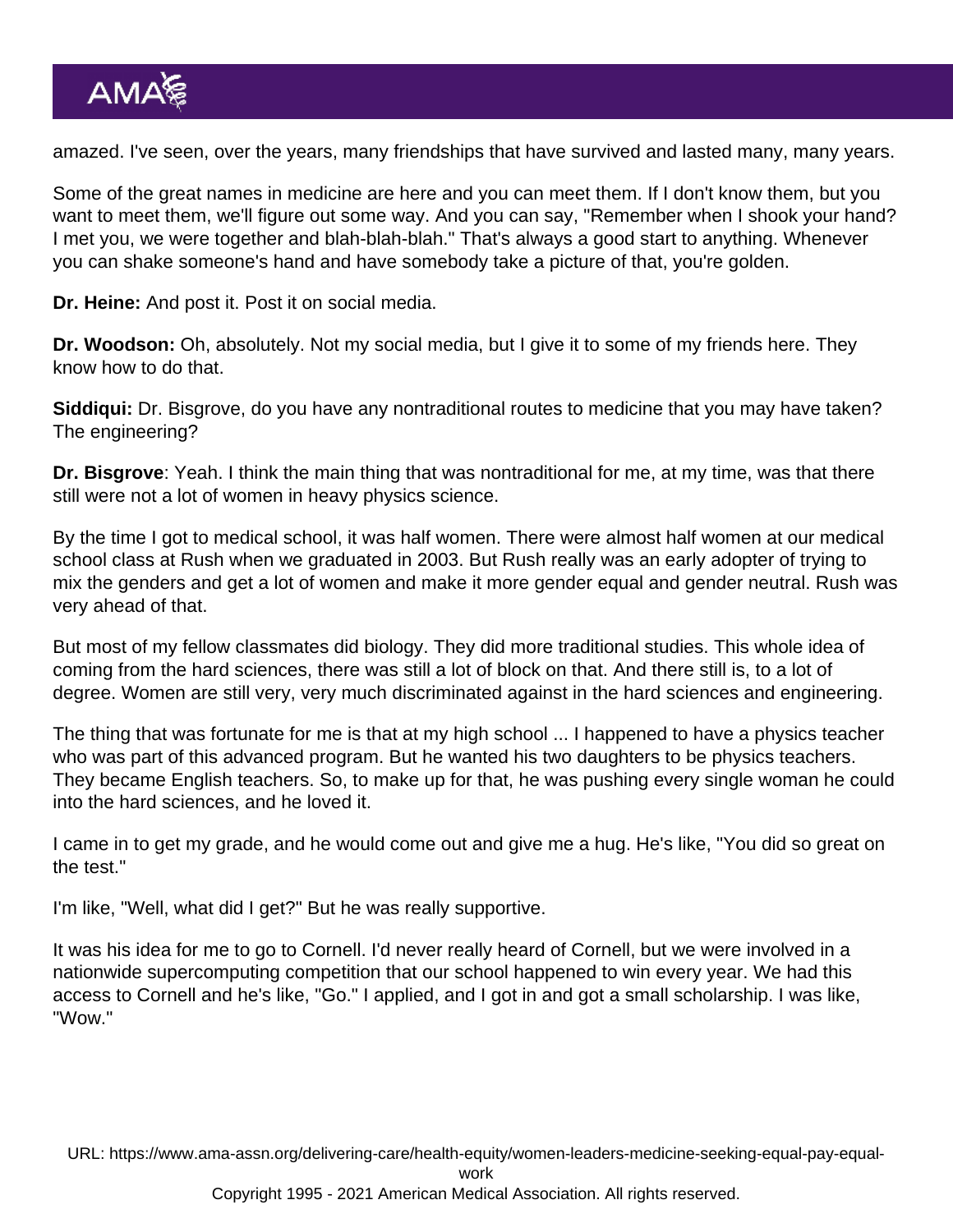The engineering is actually funny to some degree. All my friends would laugh at me because engineering was going to be my backup if I didn't get to medical school.

And they're all going, "Engineering's a backup?" Like, yeah, it's a good career, why not? Especially at that time, the concept of engineering being a backup to anything was just bizarre. But to me, I thought medical school was going to be hard to get into.

Then I took a year off between college and med school. I've learned sign language, I worked as an interpreter. It was just that one year off, but going that hard sciences route in the early to mid-'90s was a little nontraditional. It's less so today.

Dr. Heine: Mine was actually more traditional, although I did the soft sciences. Psychology was my major. After my high school, after the day was done, I would go and teach in a parochial program. That was a love as well because I could actually work with first and second graders, and I would be able to help coach them. That was another way to actually just be involved with younger folks and get them enthused in something.

It was really interesting because one of the things that they said to me was that I was supposed to be the support teacher. For example, there were regular classes going on and then they would say, "We have these children, they're really not engaged," or, "They're really bored," or, "They're really advanced." But then we'd take them out of that particular classroom, bring them in and do really more dynamic and fun things, and they would learn.

I'm thinking they all basically just wanted to be engaged. You have to appeal to them. When they had engagement, they all did phenomenally well, which is really great. I also taught during other times that I wasn't going in the college classroom. Obviously, it wasn't on Sunday, so I was able to teach then also.

I think that was helpful just to get a little bit more engagement in doing different activities. But advocacy's always been a passion of mine for years, ever since I was much younger. I think that also is really helpful. It helps a lot in medicine because there's so much. Joanna was talking about advocacy she had been experiencing from many years before, as well.

I think that passion to actually help others advance a cause that's really important and find out how you actually can get something accomplished, or at least raise the profile, is really helpful. That's definitely not classic medicine. And a lot of our colleagues aren't involved so much in that. We have to explain to them that you can have phenomenal education, but if the legislators are going to dictate what we can or cannot do, it's incumbent upon us to advocate for our patients. Not just at the bedside, but also in the halls of our legislatures, both at the federal and state level.

URL: [https://www.ama-assn.org/delivering-care/health-equity/women-leaders-medicine-seeking-equal-pay-equal-](https://www.ama-assn.org/delivering-care/health-equity/women-leaders-medicine-seeking-equal-pay-equal-work)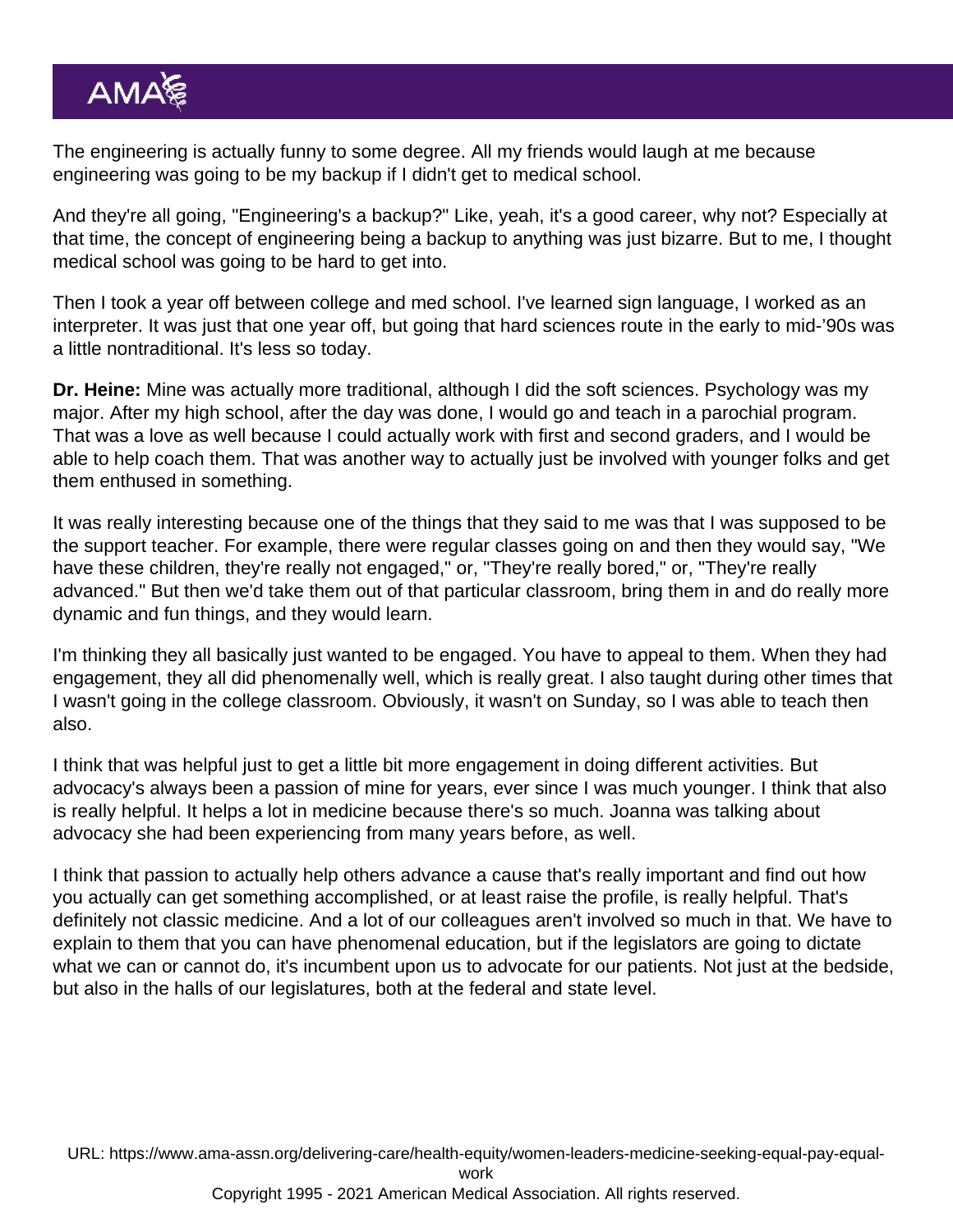That means getting other people and colleagues involved and trying to inspire them. And grassroots activities. I just sent out something the other day on that. That's an issue that's being addressed in Pennsylvania. Sometimes there are nontraditional ways of getting into medicine, but you can also go through the course of medicine and have a much richer experience.

I had two uncles who were in medicine. One was in family medicine, the other cardiology, and they both were phenomenal individuals in terms of relating to the patients, putting the patients first and being great educators. And one uncle, in particular, was really a very big proponent of being involved in organized medicine. He thought that would be a really helpful and fulfilling activity.

But he also said, "Whatever you do, make sure it's a little diverse." Not just clinical, although I love working with the patients. He said, "Experience organized medicine. Research, if you're interested. Teach. Just kind of mix it up a little." The diversity of your career portfolio, so to speak, actually keeps you going and keeps you feeling that it's a really exciting process that you're going through.

Siddiqui: A lot of women physicians often cite having difficulty navigating with their employers and their residency programs, in making sure that they're treated well, that they're compensated well, that they get the same vacation days, that they get the same health leave or maternity leave. How have you, in the past, negotiated with employers on this? And how do you suggest that women physicians navigate this?

Dr. Woodson: Here's how you negotiate: You go into private practice. You are your own boss; you talk things over with your partners; you see patients the way you want to see them, and then you get paid for what you've done. I was invited over to my medical college start a center for women's health. But they thought I had millions of dollars to build a building, and I didn't. There's no building there, and I didn't promise that.

But what happened then is that I had to negotiate. I am going into academic medicine, which was exciting to me because I'd always loved teaching—students would be in my office for a month, that was the best part—and teaching every patient you have. I thought, "That's going to be delightful."

But when you go into the world of academia, and that's most of what you have been exposed to so far, guess what sticks its head under the tent? Politics. Academia is quite a different world. So, I had no idea.

When I had my very first medical job, it was with a very successful physician who had built a medical center next to a brand-new hospital in our community. He came to me—he knew me, I saw his patients in the hospital—and asked me if I'd like to consider working for him. So, I went out to this beautiful new office. He was a great businessman. I just wanted enough to buy high heels, that's all.

URL: [https://www.ama-assn.org/delivering-care/health-equity/women-leaders-medicine-seeking-equal-pay-equal-](https://www.ama-assn.org/delivering-care/health-equity/women-leaders-medicine-seeking-equal-pay-equal-work)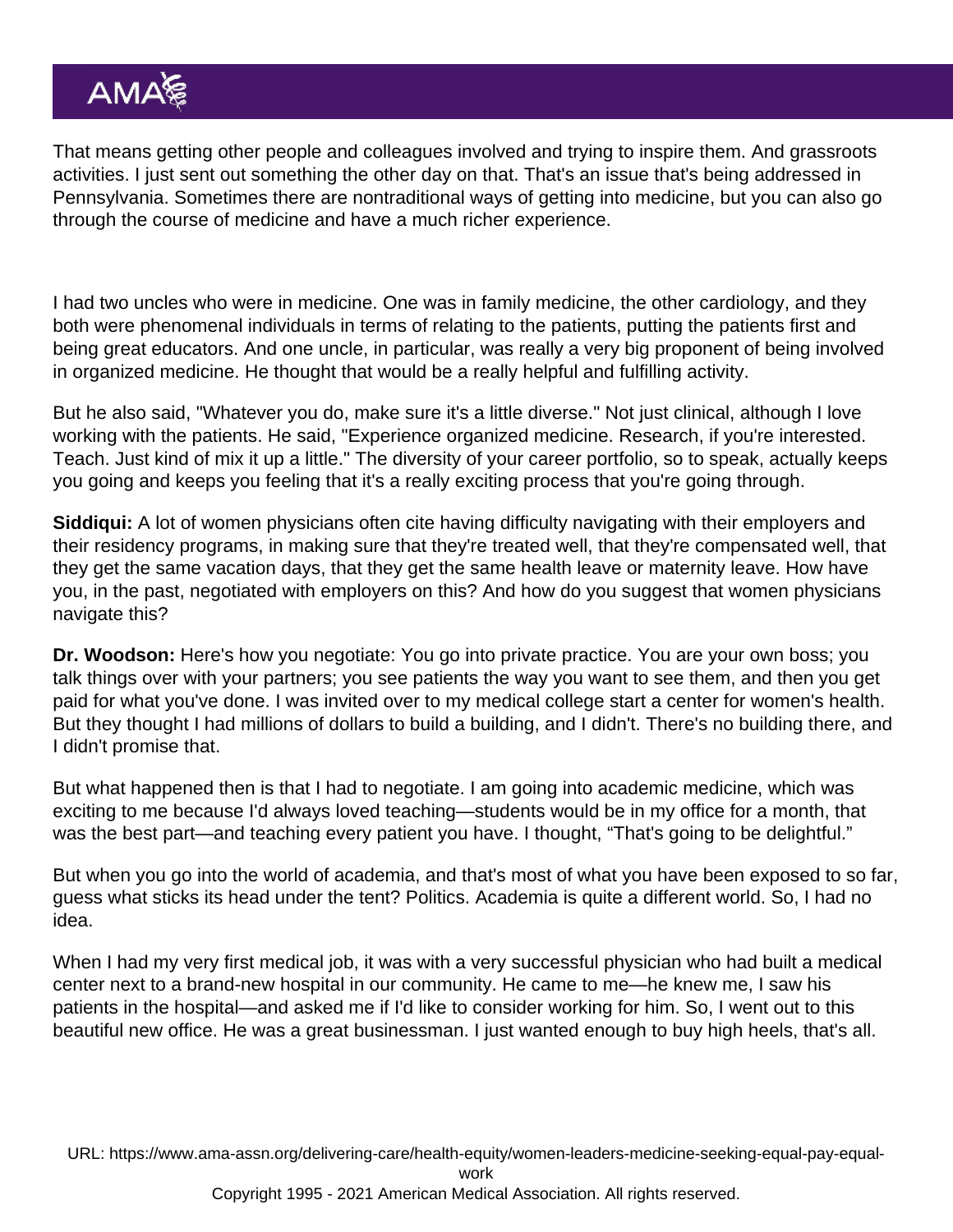Marilyn's the same way, I think. She's got to have the right shoes. Right? I always admire her shoes.

When we finished touring, he said, "Now if you would join me, this could be your office." It wasn't huge, but it was beautiful, had full glass windows and looked down to a little pond.

So, I said, "Oh, this is really nice."

And he said, "Well, when could you start?"

And I said, "Tomorrow." The one thing I never asked him is, "How much are you going to pay me?" I was just blown away by the fact that I had my first job. I didn't have to worry about it then.

He said, "We'll pay you 50% of what you earn, and we'll do this and that. If you become board certified, we'll pay you more."

My first job was in berry fields when I was nine, and it was a pretty interesting job. I made two very important decisions then about my entire life. We rode an hour and a half early morning to get to the fields. It was cold and the sun was coming up one day. I had this beautiful row of strawberries. They were huge. I knew it wouldn't take long to earn the 13 cents I would get when I filled up that carrier.

I felt something on my back, and it was one of the teenage boys that was on our team. I was nine, he was probably 17. He liked that row of strawberries, too. He kicked me off that row onto the next row of strawberries.

I really, truly remember that event in my life because I thought, exactly, "I am never going to work in anybody's garden but my own, and I'm going to be my own boss." And, you know, that stuck.

That was one of the dreams or aspirations I stuck with. When times get tough, I look back on that. Of course, I had my little bank account at the end of the summer. I'd earned \$61, and I was going to go out and buy something other than clothes, because you wear uniforms.

I said to my mother, "I think you're going to take me out."

And she goes, "Well, honey, I have something to tell you."

And I go, "Oh, what's that? When can we go?"

She goes, "Well, the money's gone."

And I said, "What do you mean my money's gone? I had a little bank book, and it says \$61.25."

And she goes, "Well, we had to spend it."

URL: [https://www.ama-assn.org/delivering-care/health-equity/women-leaders-medicine-seeking-equal-pay-equal-](https://www.ama-assn.org/delivering-care/health-equity/women-leaders-medicine-seeking-equal-pay-equal-work)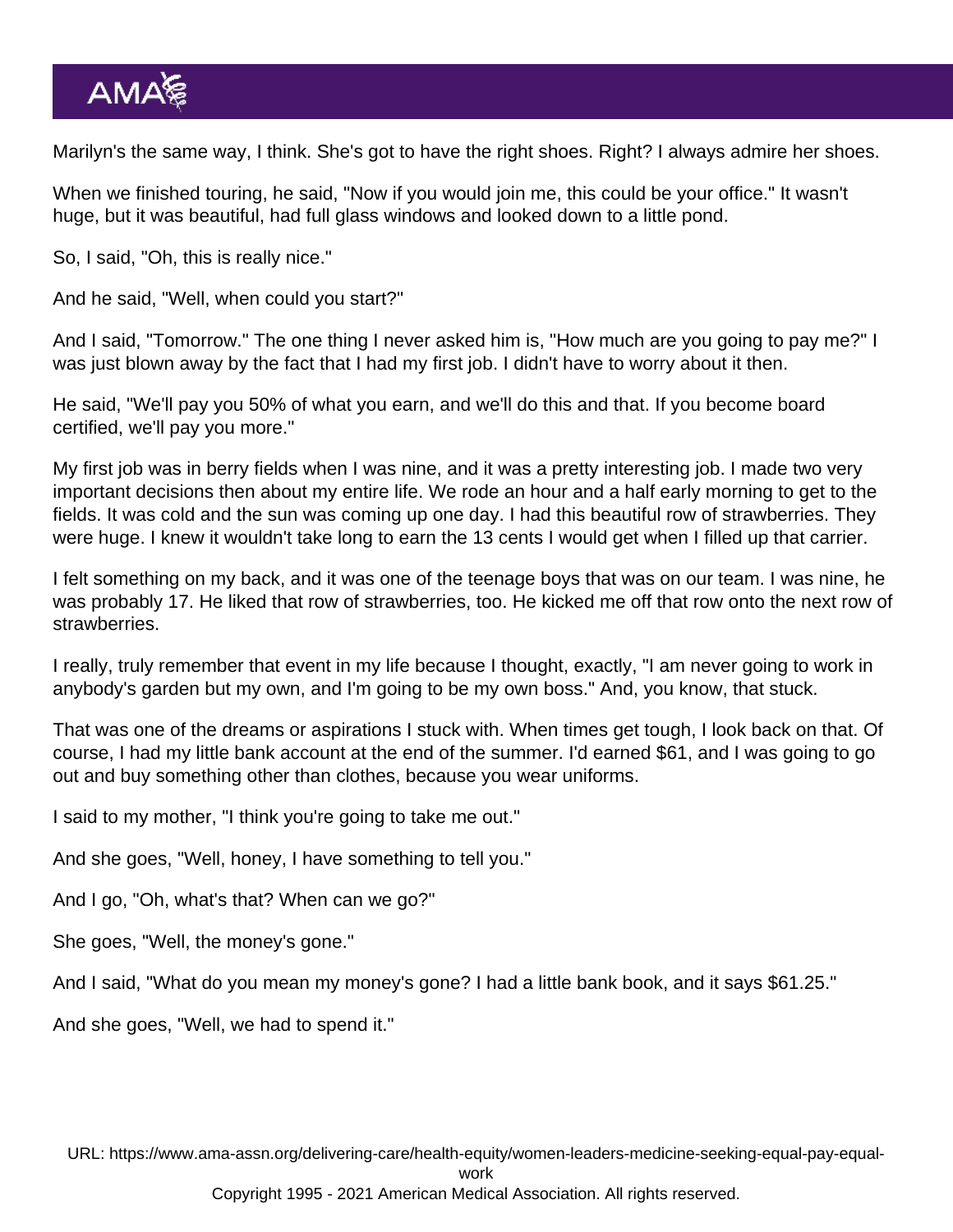I said, "On what? You don't have any new clothes. You never wear any new clothes." Of course, she gave me the money to get new clothes.

And she said, "We had to spend it on food."

How selfish we are when we're young. I never forgot that either, but I didn't blame her for it because she was so unselfish. But as you go on, you find that there are other ways you get around things that make a difference. I think those things are what make you persevere, because you've had that dream or aspiration. Those are the things that started me out. So, I'm anxious to hear what you have to say.

Dr. Bisgrove: In terms of being my own boss and owning my own practice, that was always a concept that terrified me. The idea of owning my own practice? I'm not going to do that. I would be constantly worrying about the money. I'm not good at telling people, "You're bad; you have to do this or that," or disciplining. It's not my thing. I'd much more like to be the positive person. Employed medicine or a larger multispecialty group, where there's other people doing the HR stuff, was always going to be my place to go.

You have to navigate in that because we each have our own practice organizations that are going to work for us. I have operated in a large, previously physician-owned group that then got bought out by SSM. ...

But in reality, a lot of times SSM has actually been better for us. ... SSM has pointed out all the ways that our group has not been good to each other and has actually, in a lot of ways, opened up the ability for me to start advocating for gender equity in pay.

One thing just happened recently. We've had this payment model in place for a long time that is complicated to explain, even to people who are under it. In multiple different ways, it is unfair to a lot of different people. One of the groups that it's unfair to is part-time physicians, and everybody knew that. I went, "Wait a minute. Most of the time there are a lot more women that are part-time physicians than men."

So, I raised the question that people had brought up for years, that this is not fair to part-time physicians; we cannot do this, and they just got blown off. But I brought up the question a different way. I brought it up in terms of the issue with women being part-time physicians. Because then I brought up the Equal Pay Act. This is when it's helpful to be involved in policy, because you know health care policy and you know the law.

One of the things you're going to need in order to get through any kind of difficulty, the thing that helps you, is solid evidence. Things that you can throw. It's not a them-versus-us argument. You've got data. You've got transparency. We have the internet now. There is data everywhere. What does the average physician make in this field? That's one of the things we're trying to beat down quite a bit for

URL: [https://www.ama-assn.org/delivering-care/health-equity/women-leaders-medicine-seeking-equal-pay-equal-](https://www.ama-assn.org/delivering-care/health-equity/women-leaders-medicine-seeking-equal-pay-equal-work)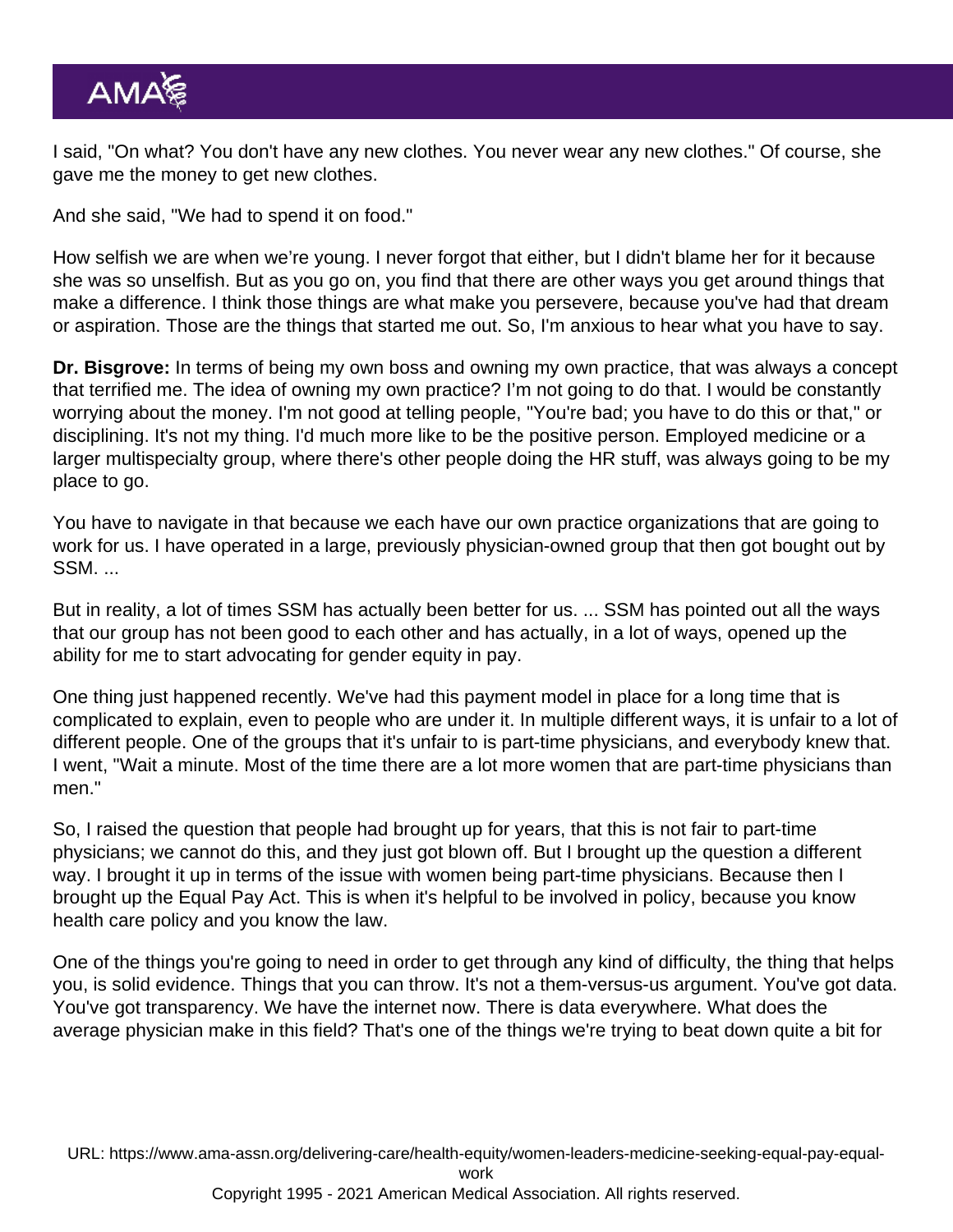anyone in terms of gender equity and equity in pay.

It isn't just about women. It's about everybody, because gender equity in the workplace benefits everybody that's there: men, women, transgender, whomever. Back to the issue I raise. After years of being pushed aside by someone who was from our old system, SSM and the new system said, "OK, let's do the deep dive." And this was important because we're working on developing a new model that's going to be implemented Jan. 1, 2020, and they talked about wanting to take components of the old model.

They did the deep dive. We discovered a couple of things. We actually have a lot of men that are parttime, for whatever reason. We also have leadership positions that are part-time clinical, and there's a number of men that are leaders. And the leaders, even though they're full-time, they get hit by this weird quirk. But, because of that, men and women were affected about equally.

So, my argument fell. But at the same time, it made it very clear what was wrong with the payment model and how it could affect gender, especially with knowing that more women could become parttime in the future, and how it really hurt people in general. That's gone. We are no longer touching any part of an old model in our new model. Being able to bring forth the study, and get the data, and make things transparent, made it clear what we had to do.

Data always brings things light. Transparency is always important. No employer should ever ask you, "What did you make at your last job?" If they do, you do not answer. And if they are asking you that, maybe that's not the place for you to work, because you should be able to negotiate on your own skills. It should be about what the other physician of your skill level is making, at your skill level, at your hours, regardless of gender.

Siddiqui: Any quick thoughts, Dr. Heine?

Dr. Heine: I just think that there's more data that's out there now. You can check ... to find out, like what Joanna said, where you should stack up in comparison based on location. A lot of times it's regional in terms of what the salaries or the earning potential is. But if you look at where you want to be in practice, and the data showing what the earning potential is out there, at least you'll have an idea.

Just be aware of the fact that there's a possibility that you might not get the same income reimbursement, and also the same salary compared to a male. You should try to find ways to actually explore that and really hold other people accountable to make sure that they give you the straight scoop. Tell them that you want to have the information, whether if it's private practice, accounts receivable, a salary position, academics, or whatever.

URL: [https://www.ama-assn.org/delivering-care/health-equity/women-leaders-medicine-seeking-equal-pay-equal-](https://www.ama-assn.org/delivering-care/health-equity/women-leaders-medicine-seeking-equal-pay-equal-work)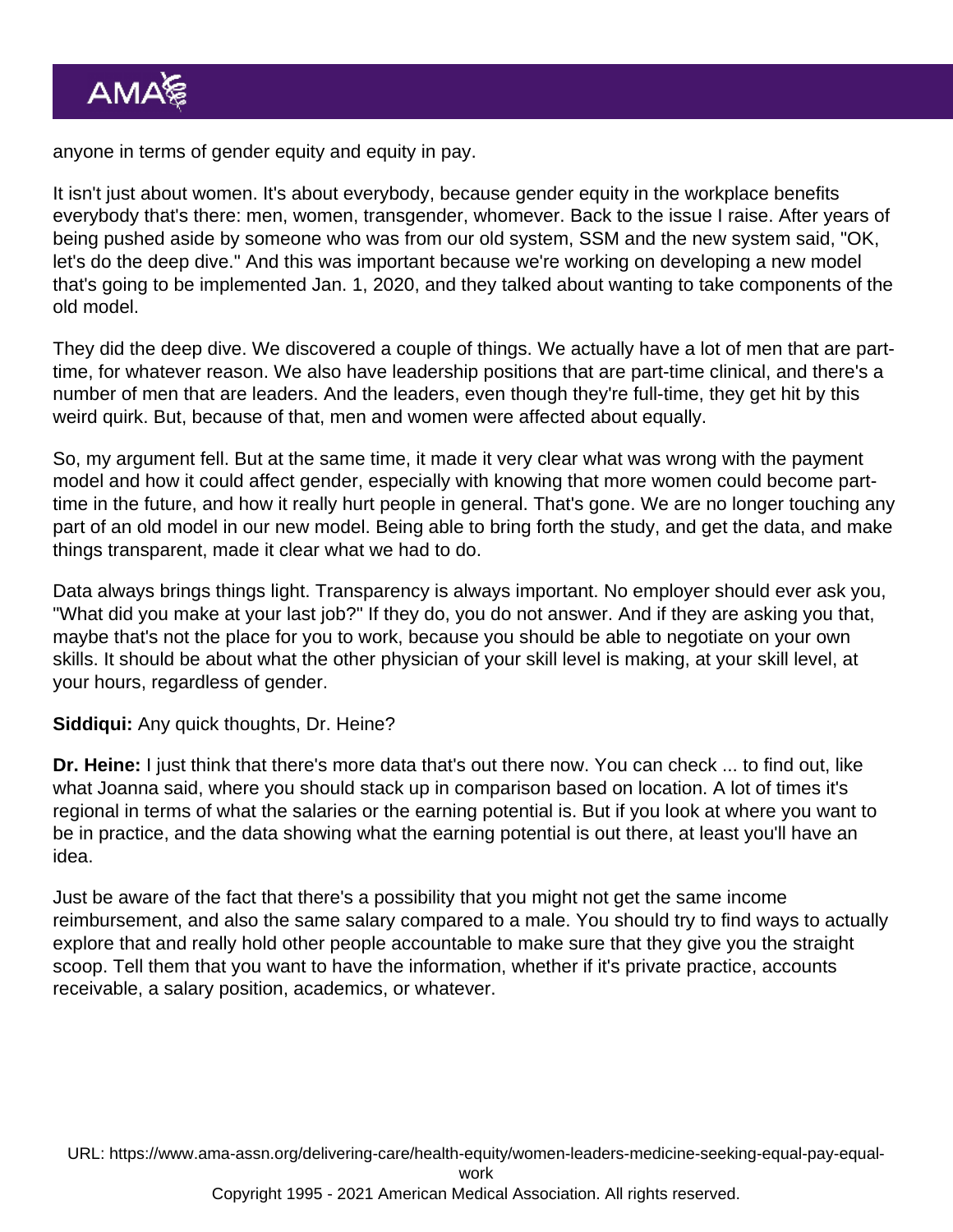Try to get the data online to start with, but then also explore these other avenues, and speak up for yourself so that you don't feel like they're hoodwinking you. Be aware that there could be a differential that you do not feel is warranted.

Dr. Woodson: Can I make just a sidebar to your comments? I'm glad you mentioned, when you talked about gender equity, that it's not just women. Because that's the thought, isn't it? When you say gender equity, I think most people immediately think that, for years, it has been mainly focused on women not having equal pay or equal hours.

In the Organized Medical Staff Section, there was a physician who had come for the first time, an obgyn chair for a department, talking about a group that a hospital had hired a couple of years ago that was all female. And, whether it makes a difference or not, they were all DOs, so they knew each other. And along comes a male ob-gyn who wants to get into the group, at least to share call. He's on the hospital staff. They absolutely refused him. Absolutely refused him.

We need to make sure, while we're dealing with the inequities of the past, as you alluded to, that we don't forget that men may now be having—believe it or not, but it's true—some of the same problems women have had. So, I want you to use that kinder self down in there. If they may be going through it, instead of saying, "Well, how do you like it now?" say, "This is not fair to either." ...

And one other thing. There's a little book—this is how I got through asking for a salary when I joined academia. Somebody told me about it. I don't think it was a doctor; it may have been a PhD. She said, "If you're in academia ,you can get the data."

And it wasn't well known then that you could find out how much each level of professorship got when you went into academic medicine, or in a PhD in a university setting, and a lot of the different centers that you do clinical work, and they make a lot of money on that.

The book was Women Don't Ask. ... Please try to find it; it's small. We still don't do that. Somehow, we withdraw. We don't realize our own worth, but that's true for men too. It's important to get your worth out there. You have to have the numbers, just like you mentioned. If you go in and think you can just tell them how wonderful you are, it's not going to work. You've got to have the numbers. Think about that in any situation. You can do it in a way that isn't being obnoxious, and not being too saccharine, and being too traditional, but very matter of fact.

Make sure you know your own numbers, and it is different in academia. The other thing I looked at is, "Hmm, I've been a volunteer faculty for years and years. I'm going in at a different level." And that's what I said. "I'm going in." Of course, it was a different dean then. I've known our dean for a long time, and I said, "I feel that I have the credentials to go in as a full professor." So, I got two professorships in different departments. You never know until you ask. But have the data. Thank you for that.

URL: [https://www.ama-assn.org/delivering-care/health-equity/women-leaders-medicine-seeking-equal-pay-equal-](https://www.ama-assn.org/delivering-care/health-equity/women-leaders-medicine-seeking-equal-pay-equal-work)